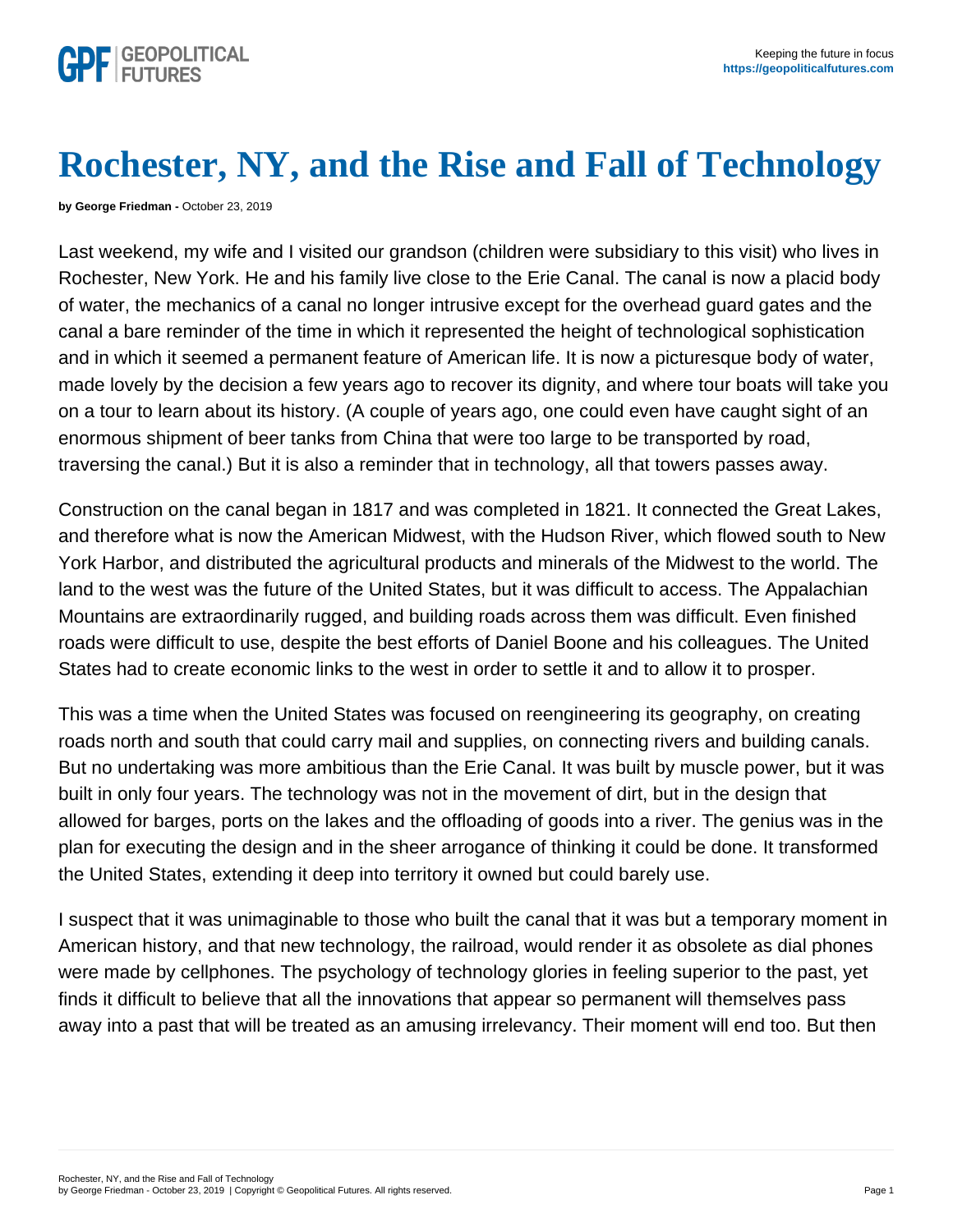that is the strength of the United States. It is unsentimental about the past and believes that it is creating the future. It is doing so, but the creators will rarely get the glory. The Erie Canal and the technology that created it was over, and the past was neglected.

Rochester teaches more than one lesson on technology. In the 20th century, it became the capital of a transformative technology that I will call vision management. What humans had seen for all their history was something that was lost in faulty memory, or imperfectly reproduced by pen and ink. Rochester was the town where vision was tamed, captured and perfected. Three companies dominated the landscape. Eastman Kodak turned technology that had been known for decades into a consumer product by transforming the chemical nature of film and then the camera into something that became universal. Ordinary people could own what they had seen. Xerox allowed the easy mechanical reproduction of documents by capturing their image and implanting it on paper. Finally, Bausch & Lomb perfected the mass production of lenses with which to make glasses, and then contact lenses.

It was lenses that made Rochester a high-tech center of the world. The lens could capture reality or documents, or improve vision. The basic scientific concepts were not developed in Rochester, but it was there that they were perfected and married to other technologies to transform society. Pictures, copying and vision transformed our experience of the world. But just as the iPhone's genius was in imagining what could be marketed and integrating existing technology into a new product, these companies' genius was in their ability to take older technologies and transform them to create new industries.

Until the 1990s, Kodak seemed eternal, as did Xerox and Bausch & Lomb. Kodak could not believe that chemically based film would ever be surpassed by digitally captured and stored images. Xerox believed that paper documents would always be captured on paper. Bausch & Lomb did not grasp the new technologies for making and fitting lenses. Actually, that's not completely true; Kodak, Xerox and Bausch & Lomb all finally grasped that the technologies they were using were being bypassed, but they grasped it too late, and now none of them exists but Bausch & Lomb, purchased by a private equity firm.

For Rochester, these three companies provided guarantees of lifetime employment and the pride of being at the cutting edge of technology. It is natural that one city should have contained all three companies. After all, they were doing the same things in different ways, and suppliers and employees were to some extent interchangeable. The city had built itself on the technology of capturing and reproducing the visual world, but what had seemed so solid and permanent dissolved,